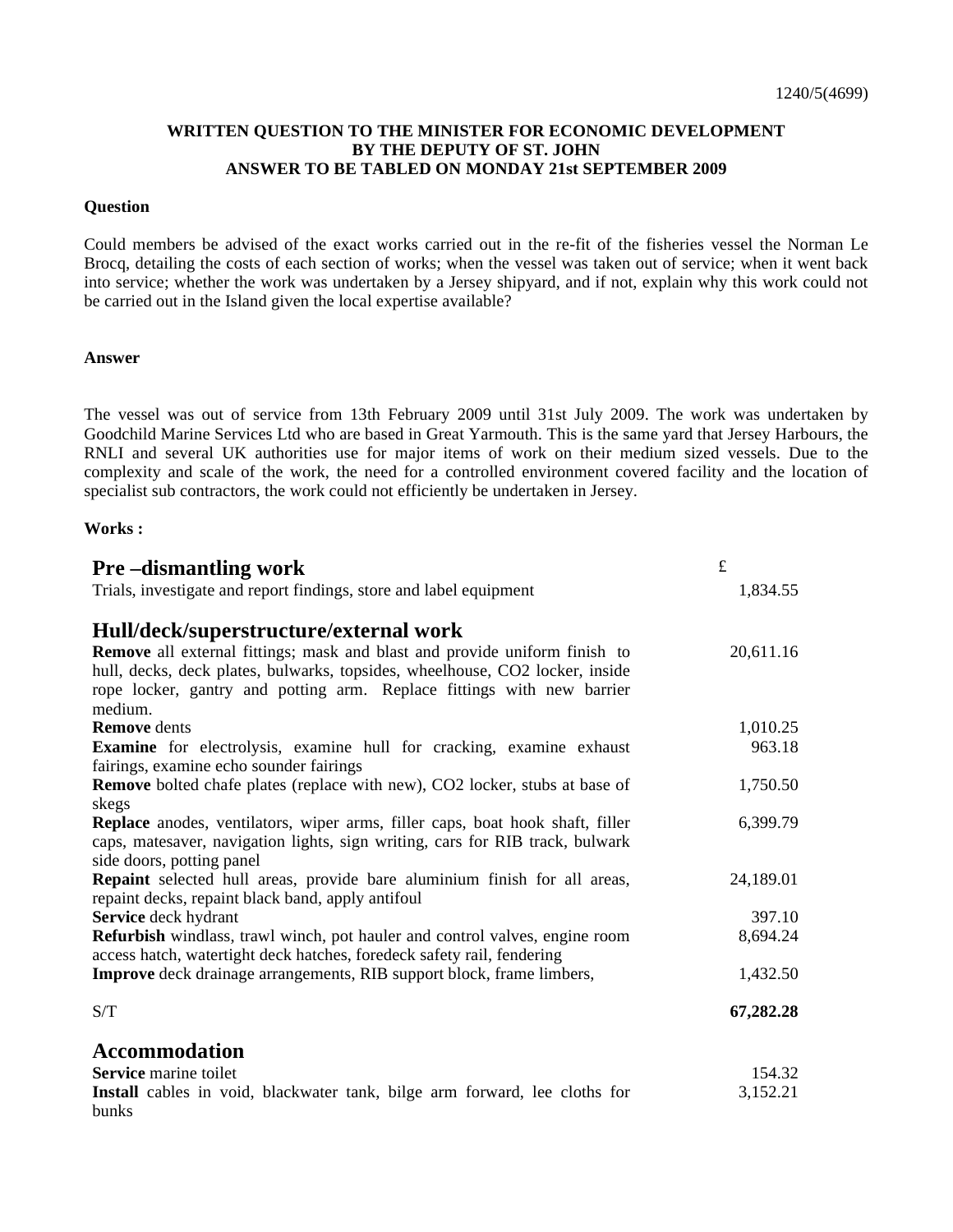# **Wheelhouse**

| Modify observer seat plinth, wet locker, navigator's work station, plinth to<br>include lifejacket storage, bookshelf, dash panels,                                                                        | 6,424.89   |
|------------------------------------------------------------------------------------------------------------------------------------------------------------------------------------------------------------|------------|
| <b>Replace</b> workstation seat, radiator, domestic lights, vinyl trim, key box                                                                                                                            | 6,012.26   |
| Install fifth seat, duplicate hydraulic control                                                                                                                                                            | 1,852.50   |
| <b>Repaint</b> wheelhouse                                                                                                                                                                                  | 2,224.00   |
| Refurbish side windows, windows                                                                                                                                                                            | 5,856.80   |
| S/T                                                                                                                                                                                                        | 22,370.45  |
| <b>Void Space</b>                                                                                                                                                                                          |            |
| Refurbish access hatch, fuel tanks and pipework, all valves, all bilge<br>pipework, tank vent, insulation areas, all hydraulic pipes,                                                                      | 7,465.61   |
| <b>Replace</b> bilge hand pump                                                                                                                                                                             | 356.08     |
| Install smoke detector head,                                                                                                                                                                               | 308.78     |
| <b>Remove</b> morse cables                                                                                                                                                                                 | 488.00     |
| S/T                                                                                                                                                                                                        | 8,618.47   |
| <b>Steering Compartment</b>                                                                                                                                                                                |            |
| <b>Refurbish</b> rudders and steering system, 2 drain valves                                                                                                                                               | 2,341.40   |
| <b>Remove ballast</b>                                                                                                                                                                                      | 860.10     |
| S/T                                                                                                                                                                                                        | 3,201.50   |
| Machinery & machinery space                                                                                                                                                                                |            |
| Replace engines, stern shafts, shaft bearings, shaft seals, rope cutters,                                                                                                                                  | 118,468.80 |
| insulation, light switch, hydraulic pipes                                                                                                                                                                  |            |
| <b>Relocate</b> inverter                                                                                                                                                                                   | 854.25     |
| Refurbish steering system, fuel tank air vent arrangements, fuel tanks and<br>pipework, bilge fire system valves, engine room deck places, heater, fan<br>wires, oil cans and holders, tool box and holder | 4,911.32   |
| <b>Replace</b> fire fighting system                                                                                                                                                                        | 6,256.00   |
| <b>Clean</b> compartment                                                                                                                                                                                   | 1,516.50   |
| <b>Rebalance</b> propellers                                                                                                                                                                                | 980        |
| S/T                                                                                                                                                                                                        | 132,986.87 |
| <b>Electrical</b>                                                                                                                                                                                          |            |
| <b>Replace</b> all batteries                                                                                                                                                                               | 1,075.12   |
| <b>Install</b> CCTV monitoring, temperature monitoring, fans                                                                                                                                               | 4,404.54   |
| <b>Reconfigure</b> emergency changeover switch, switches etc and tidy up cabling                                                                                                                           | 1,890.50   |
| S/T                                                                                                                                                                                                        | 7,370.16   |
| <b>Electronics</b>                                                                                                                                                                                         |            |
| Install GSM phone, AIS RIB, AIS receiver,                                                                                                                                                                  | 11,051.57  |
| <b>Relocate Icom VHF</b>                                                                                                                                                                                   | 741.92     |
| <b>Repair</b> work station monitor                                                                                                                                                                         | 581.42     |
| Replace slave screen with Radar/Navifisher display                                                                                                                                                         | 1,700.42   |